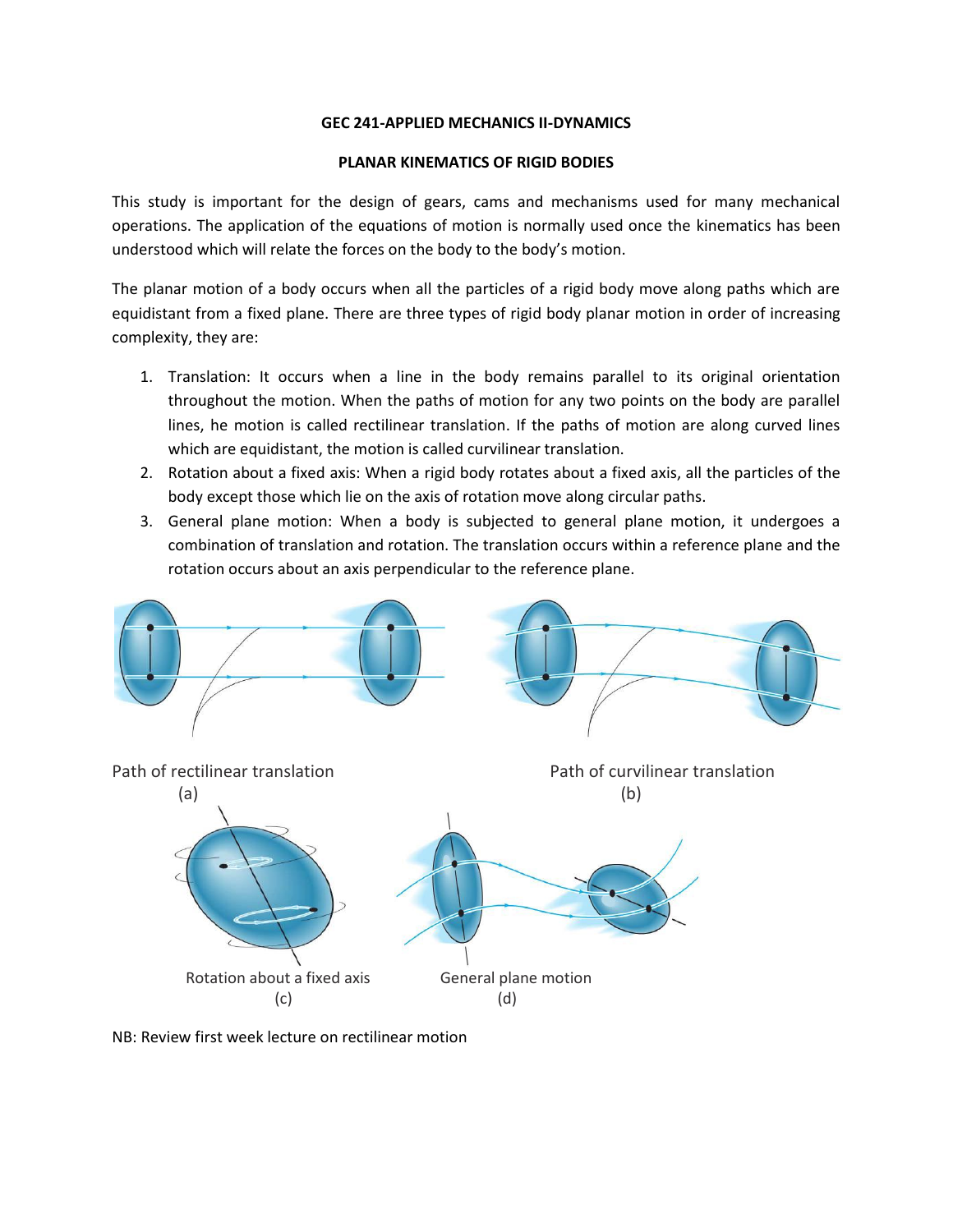Example1: A cord is wrapped around a wheel which is initially at rest when  $\theta = 0$ . If a force is applied to the cord and gives it an acceleration  $a = (4t) m/s<sup>2</sup>$ , where t is in seconds, determine, as a function of time, (a) the angular velocity of the wheel and (b) the angular position of line OP in radians.



## **Solution**

The point P on the wheel has motion about a circular path and the acceleration of this point has both tangential and normal components. The tangential component is  $(a_p)_t = (4t) m/s^2$ , since the cord is wrapped around the wheel and moves tangent to it. Hence the angular acceleration of the wheel is

$$
(a_p)_t = \alpha r
$$
  
(4*t*)  $m/s^2 = \alpha(0.2m)$   

$$
\alpha = (20t) rad/s^2
$$

Using the result above, the wheel's angular velocity  $\omega$  can now be determined

$$
\alpha = \frac{d\omega}{dt} = (20t) rad/s^2
$$

$$
\int_0^{\omega} d\omega = \int_0^t 20t dt
$$

$$
\omega = 10t^2 rad/s
$$

$$
\omega = \frac{d\theta}{dt} = (10t^2) rad/s
$$

$$
\int_0^{\theta} d\theta = \int_0^t 10t^2 dt
$$

$$
\theta = 3.33t^3 rad
$$

Example 2: The motor shown in the photo is used to turn a wheel and attached blower contained within the housing. The details of the design are shown in the figure (a). If the pulley A connected to the motor begins to rotate from rest with a constant angular acceleration of  $\alpha_A = 2 \, rad/s^2$ , determine the magnitudes of the velocity and acceleration of point P on the wheel, after the pulley has turned two revolutions. Assume the transmission belt does not slip on the pulley and wheel.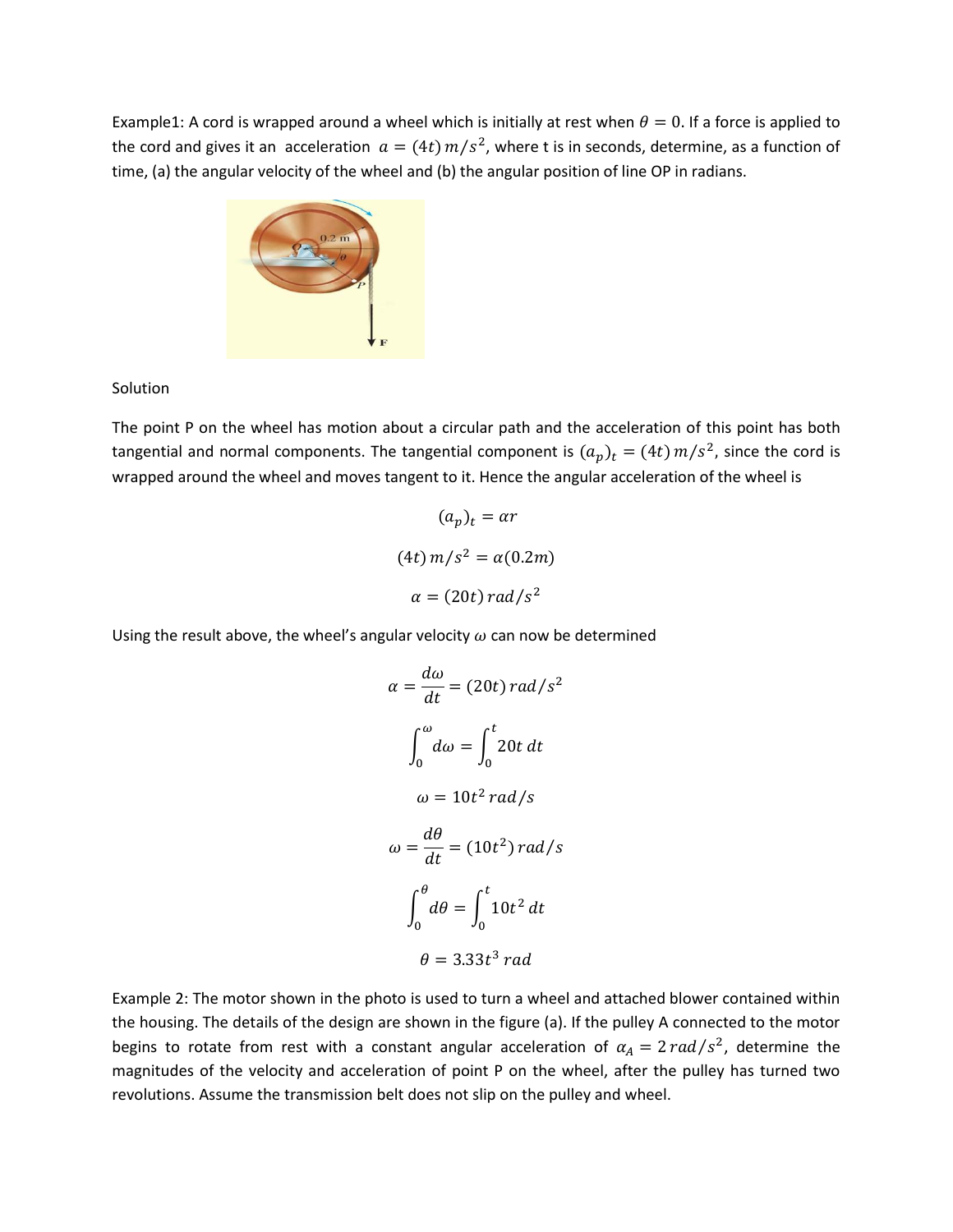

Solution

Firstly, convert the two revolutions to radians. Note that there are  $2\pi$  rad in one revolution, then



$$
\theta_A = 2 \ rev\left(\frac{2\pi \ rad}{1 \ rev}\right) = 12.57 rad
$$

Since  $\alpha_A$  is constant, the angular velocity of pulley A is therefore

$$
\omega^2 = \omega_0^2 + 2a_c(\theta - \theta_0)
$$
  

$$
\omega_A^2 = 0 + 2(2 \, rad/s^2)(12.57 \, rad - 0)
$$
  

$$
\omega_A = 7.090 \, rad/s
$$

The belt has the same speed and tangential component of acceleration as it passes over the pulley and wheel. Thus,

$$
v = \omega_A r_A = \omega_B r_B
$$
  
7.090 rad/s (0.15m) =  $\omega_B$ (0.4m)  

$$
\omega_B = 2.659 rad/s
$$
  

$$
a_t = \alpha_A r_A = \alpha_B r_B; 2 rad/s^2 (0.15m) = \alpha_B (0.4m)
$$
  

$$
\alpha_B = 0.75 rad/s^2
$$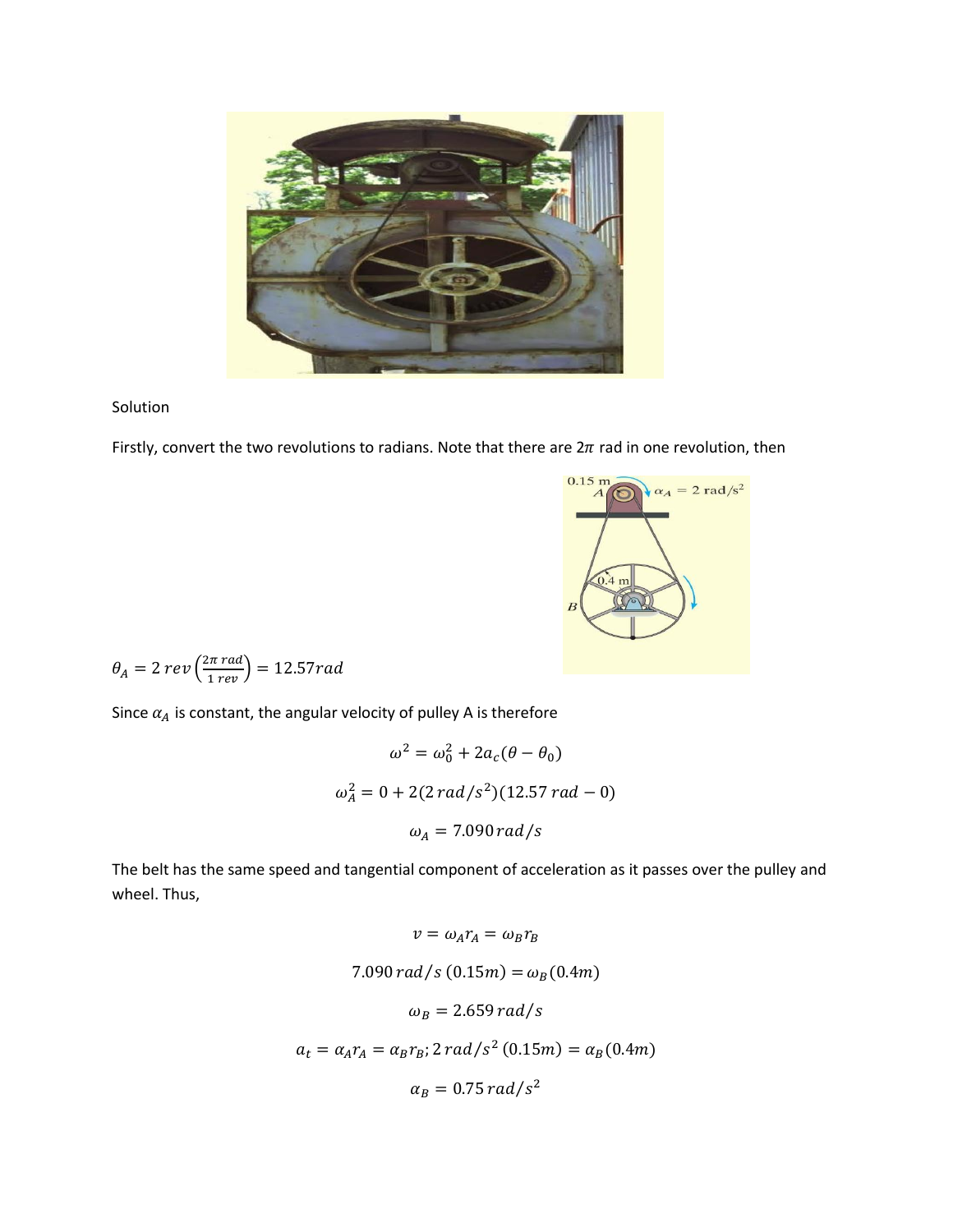Motion of P. As shown on the kinematics diagram, we have



$$
v_p = \omega_B r_B = 2.659 \, rad/s \, (0.4m) = 1.06 \, m/s
$$
\n
$$
(a_p)_t = \alpha_B r_B = 0.75 \, rad/s^2 \, (0.4m) = 0.3 \, m/s^2
$$
\n
$$
(a_p)_n = \omega_B^2 r_B = (2.659 \, rad/s)^2 (0.4m) = 2.827 \, m/s^2
$$

Thus,

$$
a_p = \sqrt{0.3^2 + 2.827^2} = 2.84 \, m/s^2
$$

#### **ABSOLUTE MOTION ANALYSIS**

A body subjected to general plane motion undergoes a simultaneous translation and rotation. If the body is represented by a thin slab, the slab translates in the plane of the slab and rotates about an axis perpendicular to this plane. The motion can be completely specified by knowing both the angular rotation of a line fixed in the body and the motion of a point on the body. One way to relate this is to use a rectilinear position coordinate s to locate the point along its path and an angular position coordinate  $\theta$  to specify the orientation of the line. The two coordinates are then related using the geometry of the problem. By direct application of the time-differential equations  $v = ds/dt$ ,  $a = dv/dt$ ,  $\omega = d\theta/dt$  and  $\alpha = d\omega/dt$ , the motion of the point and the angular motion of the line can then be related. However, this same procedure may be used to relate the motion of one body undergoing either rotation about a fixed axis or translation to that of a connected body undergoing general plane motion.

Example 3: The end of rod R shown in the figure below maintains contact with the cam by means of a spring. If the cam rotates about an axis passing through point O with an angular acceleration  $\alpha$  and angular velocity  $\omega$ , determine the velocity and acceleration of the rod when the cam is in the arbitrary position .